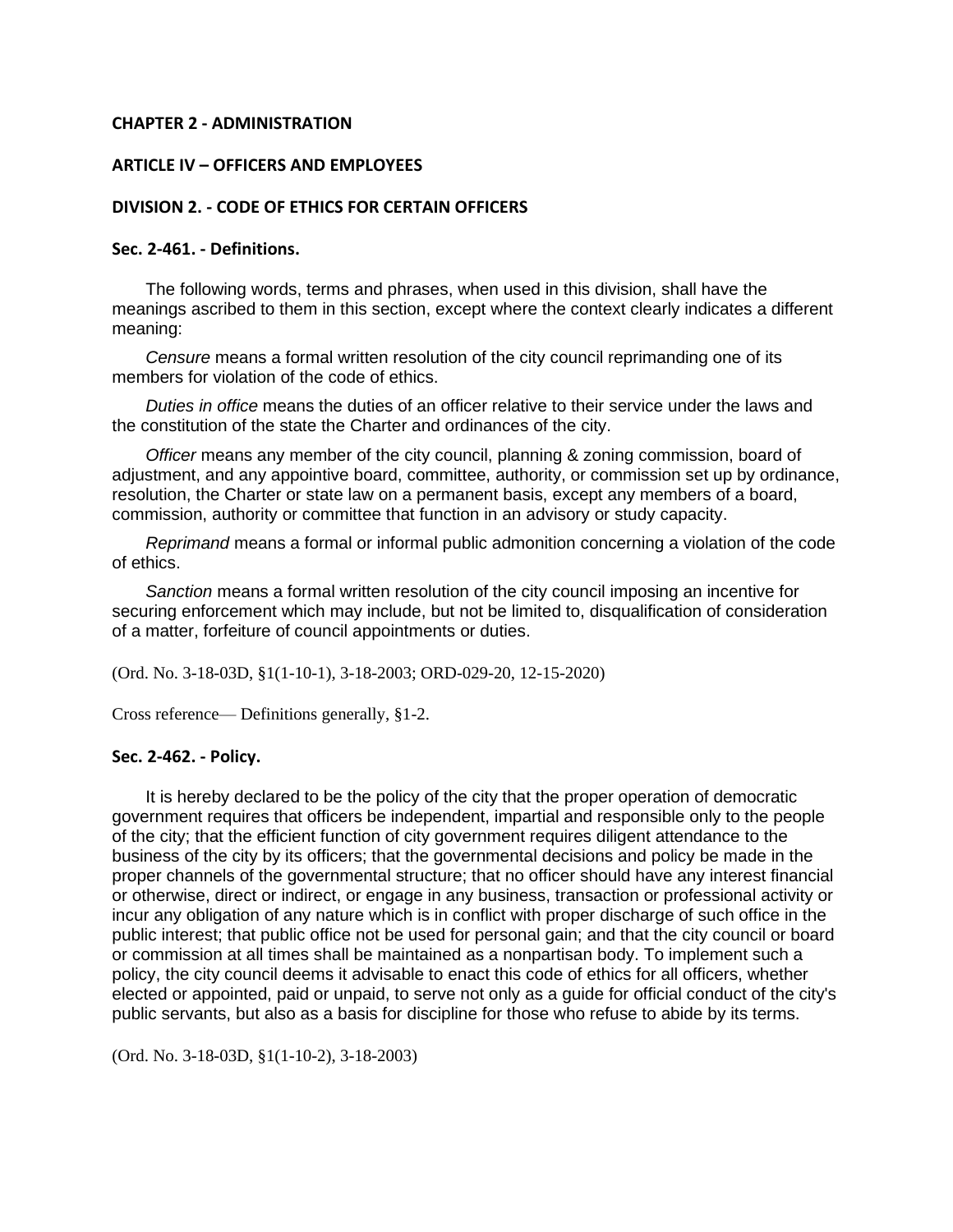# **Sec. 2-463. - Unethical activity.**

No officer of the city shall:

- (1) Accept any gift or favor from any person that might reasonably tend to influence such person in the discharge of official duties, or grant in the discharge of official duties any improper favor, service or thing of value.
- (2) Use such person's official position to secure special privileges or exemptions for such person or others.
- (3) Grant any special consideration, treatment or advantage to any citizen, individual, business, organization or group beyond that which is available to every other citizen, individual, business, organization or group.
- (4) Disclose information that could adversely affect the property, government or affairs of the city, or directly or indirectly use any information gained by reason of such person's official position for such person's own personal gain or benefit or for the private interest of others.
- (5) Transact any business on behalf of the city in such person's official capacity with any business entity with which such person is an officer, agent or member or in which such person owns a substantial interest. In the event that such a circumstance should arise, then such person shall make known such interest, and in the case of an officer, abstain from voting on the matter, state the reasons for doing so and have nothing further to do with the matter involved.
- (6) Engage in any outside activities which will conflict with, or will be incompatible with, the duties assigned to such person's service to the city or reflect discredit upon the city, or in which such service in the city will give to such person an advantage over others engaged in a similar business, vocation or activity.
- (7) Accept or engage in outside activities incompatible with the full and proper discharge of duties and responsibilities of such person with the city, or which might impair independent judgment in the performance by such person of public duty.
- (8) Receive any fee or compensation for services as an officer of the city from any source other than the city, except as may be otherwise provided by law. This shall not prohibit such person performing the same or other services for a private organization that such person performs for the city if there is no conflict with city duties and responsibilities of such person.
- (9) Represent while an officer, directly or indirectly, or appear in behalf of private interests of others before:
	- a. Any agency of the city or any board, commission, authority or committee, or represent any private interest of others in any action or proceeding involving the city, or participate on behalf of others in any litigation to which the city might be a part, or even accept any retainer or compensation that is contingent upon a specific action taken by the city or any of its agencies, except as may be authorized by law.
	- b. The board, commission, authority or committee of which such person is a member, or before the city council or board which has appellate jurisdiction over the board, commission, authority or committee of which such person is a member with regard to matters that may be the subject of specific action by any such body.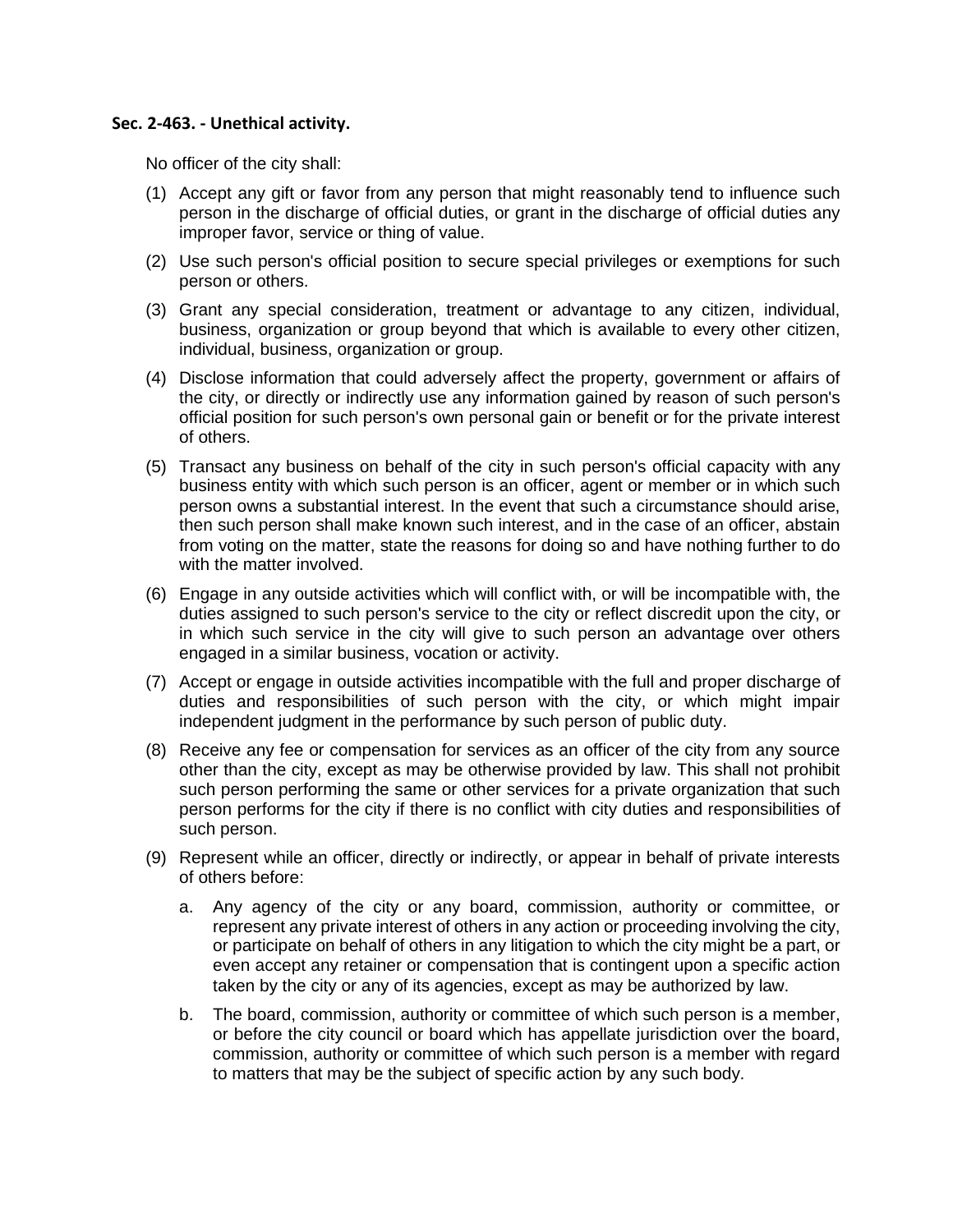- (10) Use the prestige of such person's position or office in behalf of any single political party in such a way that it gives the impression of being endorsed by the government of the city, but such person shall at all times maintain the nonpartisan policy of the city; provided, that all officials are encouraged to register, participate, and vote as they may choose in all elections.
- (11) Knowingly perform or refuse to perform any act in order to deliberately thwart the execution of the city ordinances, rules or regulations or the achievement of official city programs.
- (12) Use city supplies, equipment or facilities for any purpose other than the conduct of official city business unless these supplies, equipment or facilities are authorized through an appropriate contact or license or membership available to the general public or otherwise made available for public use.
- (13) Engage willfully and knowingly in any dishonest act or be convicted of any crime involving moral turpitude, in connection with their duties in office which is prejudicial to the government of the city or impairs the operation of the city. Nothing contained in this section shall be construed to mean that conviction of solely a class C misdemeanor shall be construed as grounds for unethical conduct.
- (14) Knowingly disclose confidential information obtained in an executive session unless and until the information becomes public.
- (15) Fail to maintain professionalism and common courtesy when commenting on City matters and official business.
- (16) Make derogatory comments against individuals, businesses or entities, including but not limited to social media contexts in official capacity.
- (17) Violate the City of Rowlett Communications Policy, as amended.

(Ord. No. 3-18-03D, §1(1-10-3), 3-18-2003; ORD-029-2020, 12-15-2020)

# **Sec. 2-464. - Personal or private interest of officer.**

Any officer who has either a personal or private interest in any matter pending before such person's office shall disclose such interest to the other members thereof, and shall refrain from discussing the same publicly with any other member thereof and shall not vote thereon.

(Ord. No. 3-18-03D, §1(1-10-4), 3-18-2003)

# **Sec. 2-465. - Attendance of all meetings.**

Attendance of all officers at meetings of their respective office shall be mandatory unless excused. In order for an absence to be considered excused, an officer shall be responsible for notifying the mayor or chairperson in the event of an absence prior to any meeting. If the officer notifies the mayor, mayor pro tem, deputy mayor pro tem or chairperson in any other manner or after the absence, the validity of the excuse shall be decided by the membership of the council or board. A partial absence and a complete absence shall be considered the same. The officers may compel attendance of their members at all of their respective meetings.

(Ord. No. 3-18-03D, §1(1-10-5), 3-18-2003)